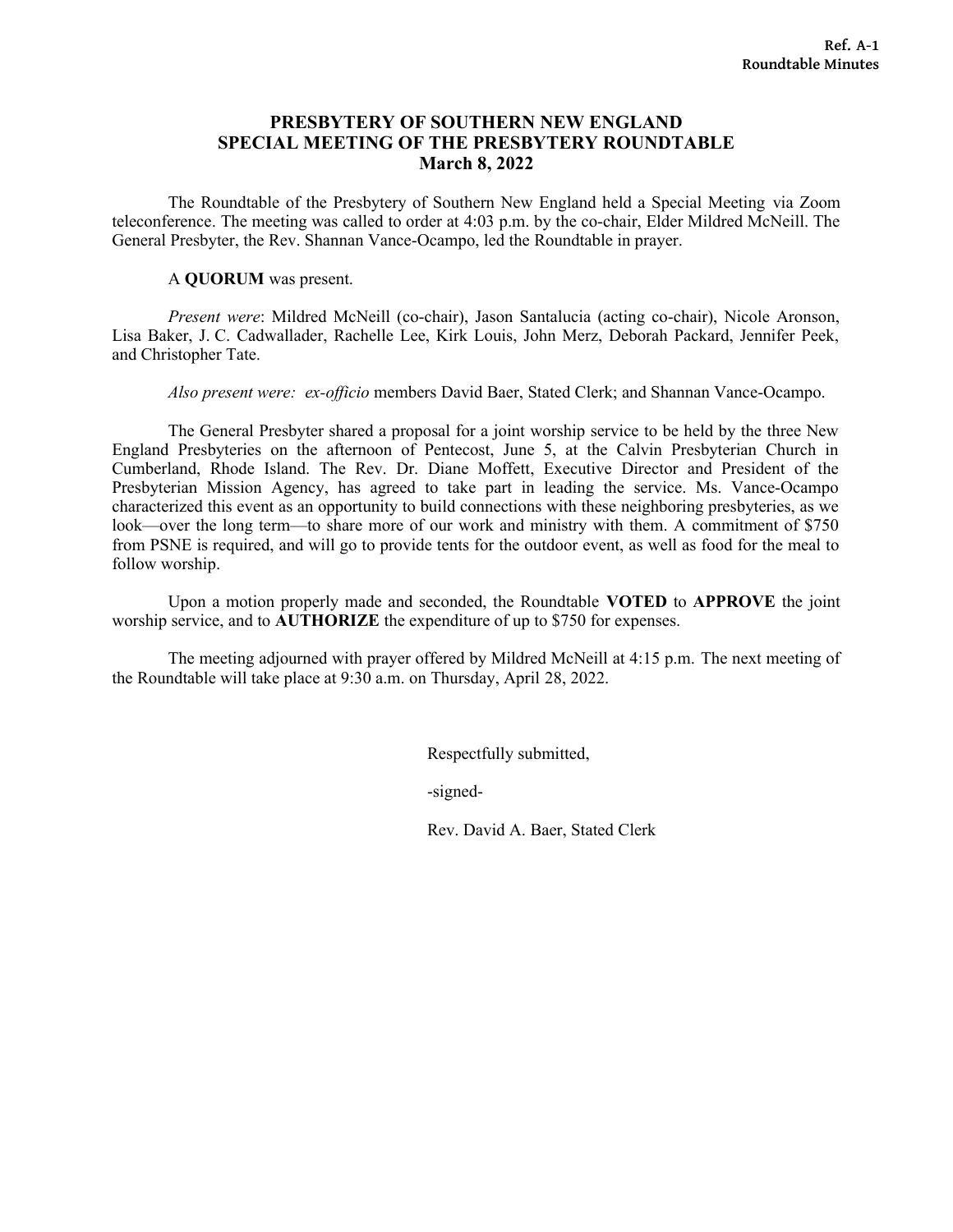# **PRESBYTERY OF SOUTHERN NEW ENGLAND STATED MEETING OF THE PRESBYTERY ROUNDTABLE April 28, 2022**

The Roundtable of the Presbytery of Southern New England met via Zoom teleconference. The meeting was called to order at 9:35 a.m. by the co-chair, the Rev. Jason Santalucia, who briefly introduced himself to the members of the Roundtable. Mr. Santalucia then led the Roundtable in a devotion from a collection of writings by Henri Nouwen, entitled *The Call of the Small*.

#### A **QUORUM** was present.

*Present were*: Mildred McNeill (co-chair), Jason Santalucia (co-chair), Nicole Aronson, J. C. Cadwallader, Andre Castillo, Rachelle Lee, Kirk Louis, John Merz, Jenny Peek, and Chris Tate.

*Also present was: ex-officio* members Shannan Vance-Ocampo, the General Presbyter; and David Baer, Stated Clerk.

## *Excused were:* Lisa Baker and Deborah Packard.

The agenda for the meeting was **APPROVED** as distributed. The minutes of the January Roundtable meeting, and the Special Meeting of March 8, were **APPROVED** as distributed by the clerk.

The Stated Clerk, David Baer, gave his report, in which he presented a proposed docket for the May meeting. Upon a motion properly made and seconded, the Roundtable **VOTED** to **APPROVE** the docket (Attachment 1), with amendments.

exert was: ex-officio members Shannan Vance-Ocampo, the General Prest<br>ted Clerk.<br>Were: Lisa Baker and Deborah Packard.<br>enda for the meeting was **APPROVED** as distributed. The minutes<br>ting, and the Special Meeting of March Shannan Vance-Ocampo, the General Presbyter, gave her report. She noted that this is a liminal, transitional time for the presbytery as the pandemic recedes and new ways of gathering take hold. This will be a year of experimentation! She noted that the Roundtable will need to engage in some conversation about worship in presbytery meetings—though this is something that host churches are able to help with—as well as the larger questions of why and how we gather.

This year's General Assembly will take place over three weeks, with committees meeting in person in Louisville, and the plenary taking place as an online virtual meeting. Because of this, Ms. Vance-Ocampo and Mr. Baer will not be physically present with our commissioners, but they will be available remotely as resource persons throughout the Assembly.

The Roundtable engaged in a period of conversation about the history of the presbytery worship team, and whether there is still a need for a group to plan services of worship at presbytery meetings perhaps in collaboration with the host church. The moderator and vice moderator will work with the host church to draw attention to certain themes or pastoral needs that can be addressed through worship.

The Roundtable also began a conversation about the purpose of presbytery-wide gatherings, including business meetings, and whether there can be a focus on relationship building, now that the COM and CPM have been constituted as Administrative Commissions with the authority to carry out much of the routine business of the presbytery. Points of conversation included: a fear that without a business component, many people may choose not to attend; and the value of Open Space as a time accessible to all and not "owned" by the Roundtable. J. C. Cadwallader volunteered to host a follow-up conversation over a meal about this topic.

Upon a motion properly made and seconded, the Roundtable **VOTED** to **AMEND** the schedule of stated meetings as follows: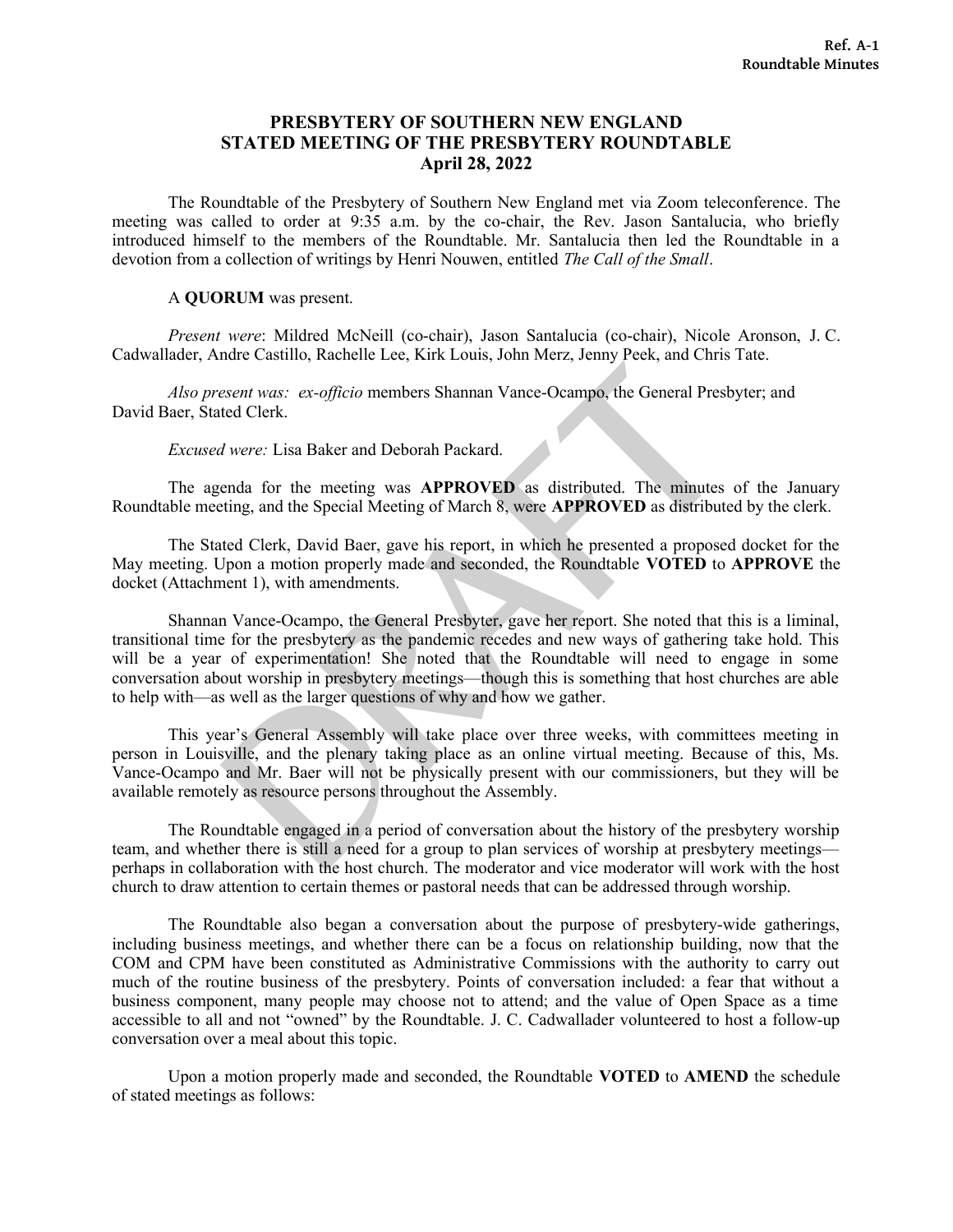- The September meeting will be held on Wednesday, September 21, at 5:30 p.m.
- The November meeting will be held on Saturday, November 5, at 10:00 a.m., provided that the host church, the Woodbury Union Presbyterian Church of Warwick, is able to accommodate the new date and time.

Mr. Baer will contact the Rev. Nancy Baseel, the pastor of the First Presbyterian Church of Hartford, to see whether that church might host the September meeting. He will also contact the Rev. T. J. Demarco, pastor of the Woodbury Union Church, regarding the new date and time.

The Roundtable turned to the nomination of persons to serve on the Presbytery Nominating Committee. Upon a motion properly made and seconded, the Roundtable **VOTED** to place the following persons in nomination:

- Chris Tate and Terrlyn Curry Avery (class of 2025)
- Carter Via (class of 2023)

The Roundtable **VOTED** further to place Chris Tate in nomination to serve as Chair of the Nominating Committee, class of 2023, and to **RECOMMEND** that the Presbytery suspend the bylaws, with respect to term limits for committee chairs, in order to elect Mr. Tate to this position.

ate and Terrlyn Curry Avery (class of 2025)<br>
Via (class of 2023)<br>
Undtable **VOTED** further to place Chris Tate in nomination to serve it<br>
munittee, class of 2023), and to **RECOMMEND** that the Presbytery susper<br>
term limits Upon a motion properly made and seconded, the Roundtable **VOTED** to **RATIFY** the appointment of Elder Keunsam Chung (Hamden: New Haven Korean) to serve as elder commissioner to the General Assembly. In accordance with the presbytery's bylaws, the presbytery will need to approve this appointment at the next meeting.

There is a need for members of the Roundtable to serve on the budget team over the summer. It is expected that the Rev. John Merz will volunteer to serve in this role again. Upon a motion properly made and seconded, the Roundtable **VOTED** to **AUTHORIZE** the co-chairs of Roundtable to appoint the Roundtable representatives for the budget team.

The meeting adjourned with prayer offered by J. C. Cadwallader at 12:02 p.m. The next meeting of the Roundtable will take place at 9:30 a.m. on Thursday, August 25, 2022.

Respectfully submitted,

-signed-

Rev. David A. Baer, Stated Clerk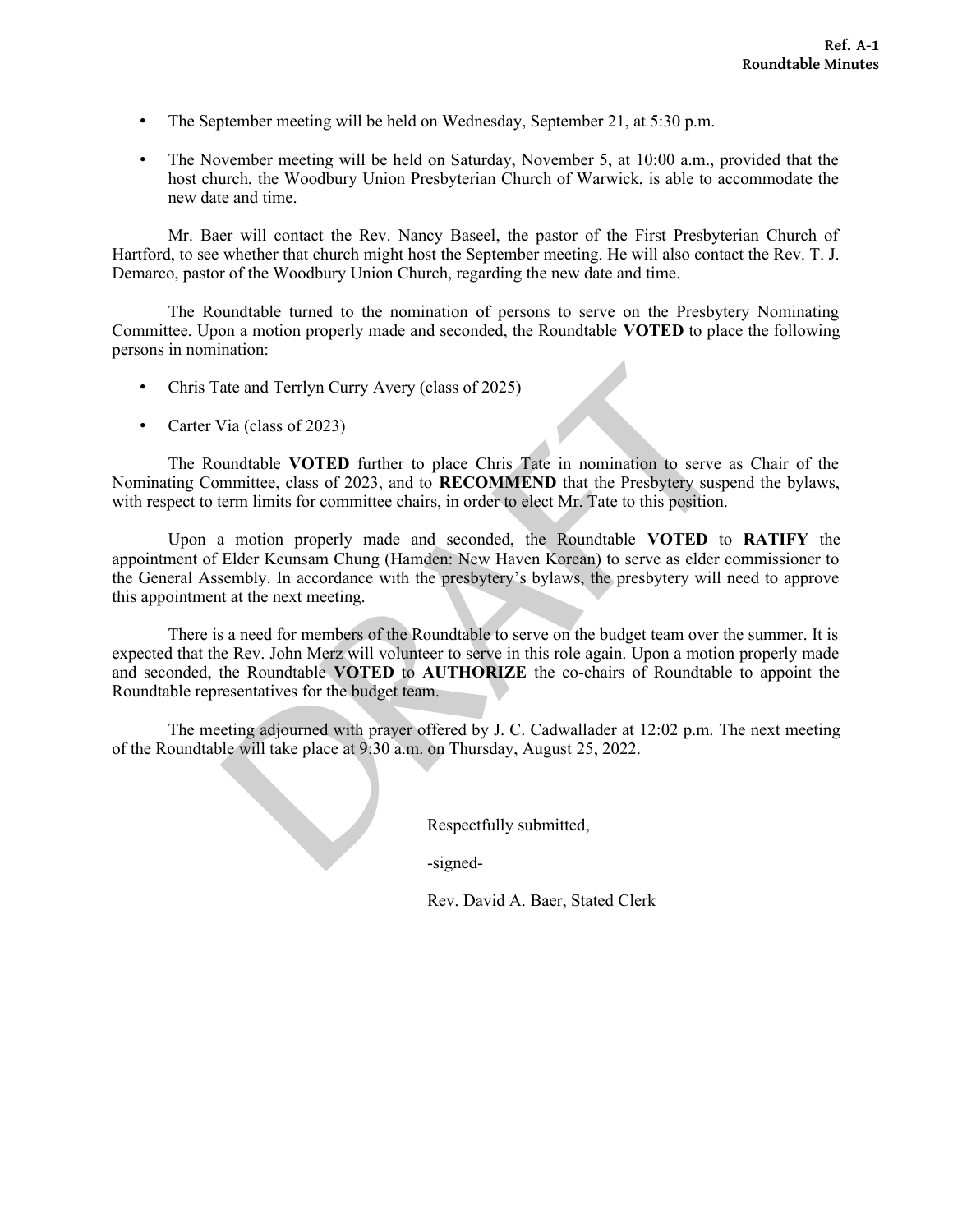**Attachment 1**

# **189TH STATED MEETING OF THE PRESBYTERY OF SOUTHERN NEW ENGLAND**

**Wednesday, May 25, 2022 Noroton Presbyterian Church, Darien, CT** *Proposed Docket*

*All members of Presbytery are strongly encouraged to be with us for our first gathering in person since March 2020 so that we can continue to rebuild our community life together as a Presbytery and welcome our new leaders who have joined us during the pandemic.* 

*Livestreaming and Zoom voting will be available during the business and worship portions of the meetings.* 

*We will be following current CDC guidelines for Fairfield County where this meeting is located. Masks and distancing, where appropriate, are strongly encouraged,*

10:30 Fellowship, Book Fair, Nosh & Registration (Atrium)

From the Moderator and Wice-Moderator – Chris Tate<br>
Worship of the Resolution<br>
The Results of Communication<br>
in person since March 2020 so that we can continue to relate<br>
if the together as a Presbytery and welcome our new \*11:15 Gather in God's Name Call to Order, Prayer, and Forming the Roll Greetings from the Host Church & Land Acknowledgment – Greg Doll Electronic Meeting Orientation – Erika Hagan & David Baer Docket, Enrollment, Introductions – David Baer Consent Motion – David Baer Election of the Moderator and Vice-Moderator – Chris Tate

\*\*11:30 Worship with Communion (Sanctuary) Installation of Moderator and Vice-Moderator Commissioning of Commissioners to the 225th General Assembly of the Presbyterian Church (U.S.A.) The Rev. Christine Caton (Honorably Retired) Elder Keunsam Chung (Hamden: NH Korean) Young Adult Advisory Delegate Skyler McDonnell (Stamford: First) Corresponding Members the Rev. David Baer & the Rev. Shannan Vance-Ocampo

The Necrology

- 12:30 Lunch and Fellowship (Fellowship Hall)
- 1:15 Conversation in Assigned Small Groups
- 1:40 Regather in the Sanctuary/Online
- \*1:45 Mission and Ministry of the Presbytery